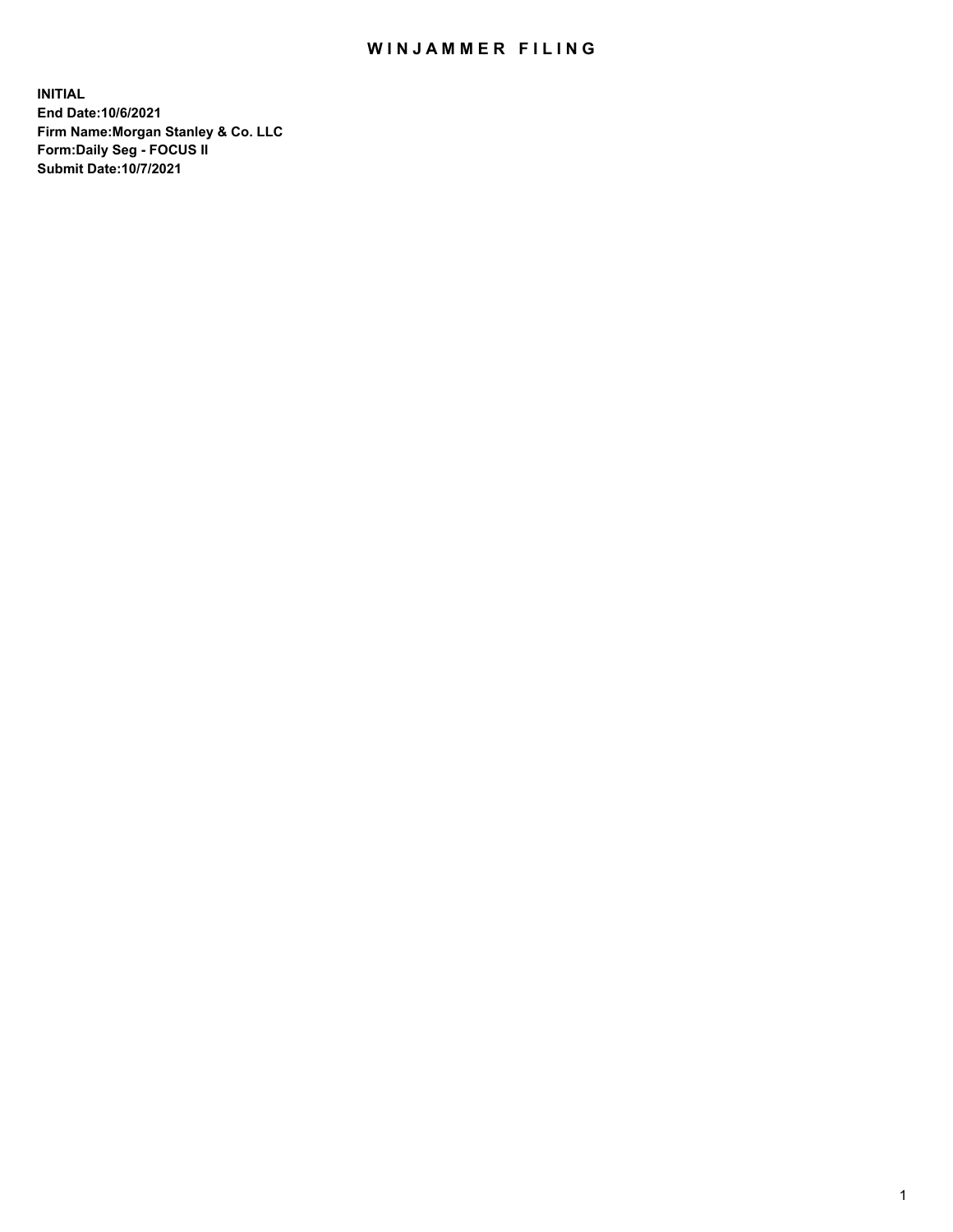**INITIAL End Date:10/6/2021 Firm Name:Morgan Stanley & Co. LLC Form:Daily Seg - FOCUS II Submit Date:10/7/2021 Daily Segregation - Cover Page**

| Name of Company                                                                                                                                                                                                                                                                                                                | <b>Morgan Stanley &amp; Co. LLC</b>                    |
|--------------------------------------------------------------------------------------------------------------------------------------------------------------------------------------------------------------------------------------------------------------------------------------------------------------------------------|--------------------------------------------------------|
| <b>Contact Name</b>                                                                                                                                                                                                                                                                                                            | <b>Ikram Shah</b>                                      |
| <b>Contact Phone Number</b>                                                                                                                                                                                                                                                                                                    | 212-276-0963                                           |
| <b>Contact Email Address</b>                                                                                                                                                                                                                                                                                                   | Ikram.shah@morganstanley.com                           |
| FCM's Customer Segregated Funds Residual Interest Target (choose one):<br>a. Minimum dollar amount: : or<br>b. Minimum percentage of customer segregated funds required:%; or<br>c. Dollar amount range between: and; or<br>d. Percentage range of customer segregated funds required between:% and%.                          | 235,000,000<br><u>0</u><br><u>00</u><br><u>00</u>      |
| FCM's Customer Secured Amount Funds Residual Interest Target (choose one):<br>a. Minimum dollar amount: ; or<br>b. Minimum percentage of customer secured funds required:%; or<br>c. Dollar amount range between: and; or<br>d. Percentage range of customer secured funds required between:% and%.                            | 140,000,000<br><u>0</u><br><u>00</u><br>0 <sub>0</sub> |
| FCM's Cleared Swaps Customer Collateral Residual Interest Target (choose one):<br>a. Minimum dollar amount: ; or<br>b. Minimum percentage of cleared swaps customer collateral required:% ; or<br>c. Dollar amount range between: and; or<br>d. Percentage range of cleared swaps customer collateral required between:% and%. | 92,000,000<br><u>0</u><br><u>00</u><br>00              |

Attach supporting documents CH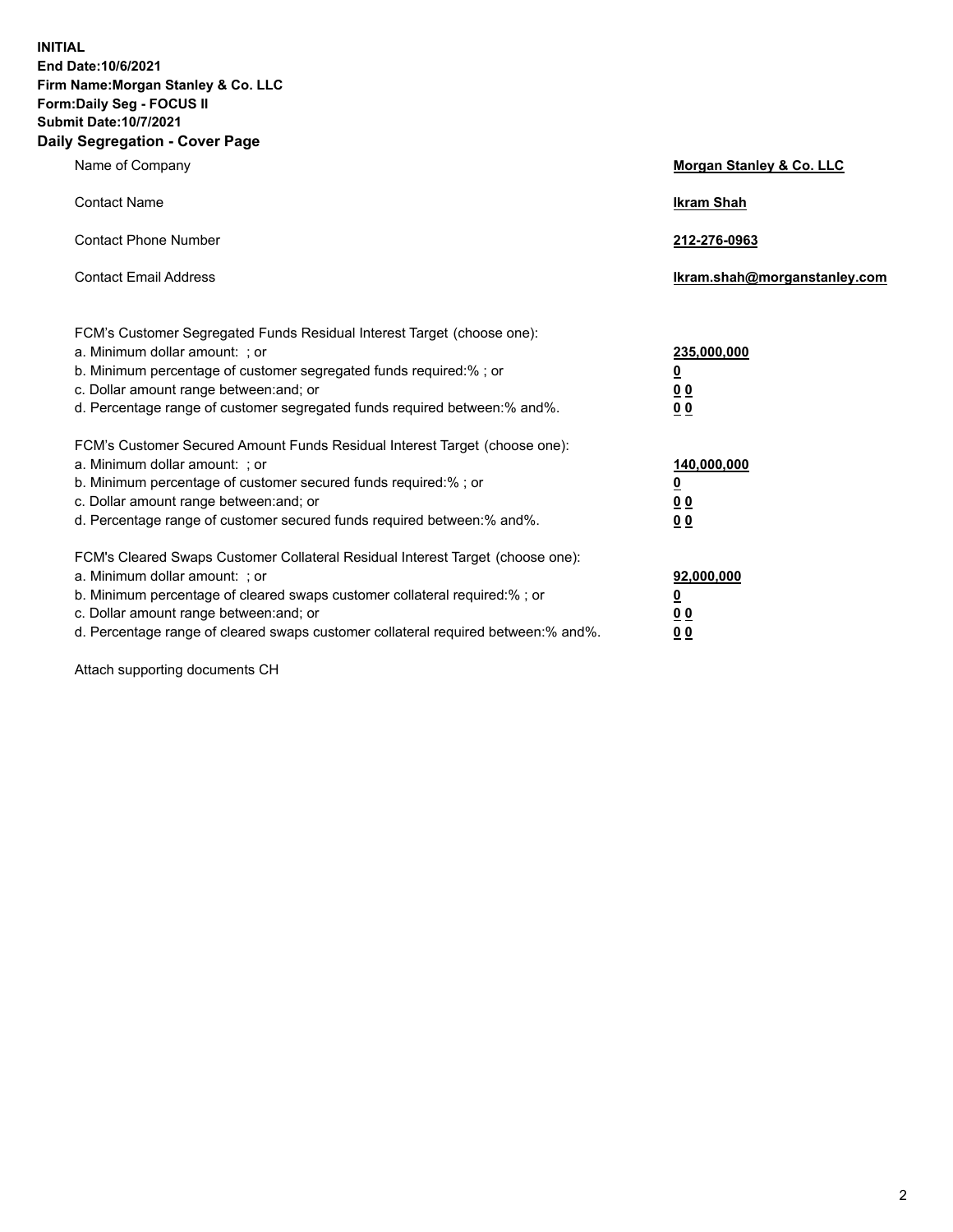## **INITIAL End Date:10/6/2021 Firm Name:Morgan Stanley & Co. LLC Form:Daily Seg - FOCUS II Submit Date:10/7/2021**

## **Daily Segregation - Secured Amounts**

|    | Foreign Futures and Foreign Options Secured Amounts                                         |                                         |
|----|---------------------------------------------------------------------------------------------|-----------------------------------------|
|    | Amount required to be set aside pursuant to law, rule or regulation of a foreign            | $0$ [7305]                              |
|    | government or a rule of a self-regulatory organization authorized thereunder                |                                         |
| 1. | Net ledger balance - Foreign Futures and Foreign Option Trading - All Customers             |                                         |
|    | A. Cash                                                                                     | 5,603,671,352 [7315]                    |
|    | B. Securities (at market)                                                                   | 1,940,573,514 [7317]                    |
| 2. | Net unrealized profit (loss) in open futures contracts traded on a foreign board of trade   | -109,772,273 [7325]                     |
| 3. | Exchange traded options                                                                     |                                         |
|    | a. Market value of open option contracts purchased on a foreign board of trade              | 47,161,771 [7335]                       |
|    | b. Market value of open contracts granted (sold) on a foreign board of trade                | -30,608,171 [7337]                      |
| 4. | Net equity (deficit) (add lines 1. 2. and 3.)                                               | 7,451,026,193 [7345]                    |
| 5. | Account liquidating to a deficit and account with a debit balances - gross amount           | 79,156,430 [7351]                       |
|    | Less: amount offset by customer owned securities                                            | -77,534,316 [7352] 1,622,114 [7354]     |
| 6. | Amount required to be set aside as the secured amount - Net Liquidating Equity              | 7,452,648,307 [7355]                    |
|    | Method (add lines 4 and 5)                                                                  |                                         |
| 7. | Greater of amount required to be set aside pursuant to foreign jurisdiction (above) or line | 7,452,648,307 [7360]                    |
|    | 6.<br>FUNDS DEPOSITED IN SEPARATE REGULATION 30.7 ACCOUNTS                                  |                                         |
| 1. | Cash in banks                                                                               |                                         |
|    | A. Banks located in the United States                                                       | 513,560,859 [7500]                      |
|    | B. Other banks qualified under Regulation 30.7                                              | 229,093,518 [7520] 742,654,377          |
|    |                                                                                             | [7530]                                  |
| 2. | Securities                                                                                  |                                         |
|    | A. In safekeeping with banks located in the United States                                   | 509,425,692 [7540]                      |
|    | B. In safekeeping with other banks qualified under Regulation 30.7                          | 62,092,218 [7560] 571,517,910<br>[7570] |
| 3. | Equities with registered futures commission merchants                                       |                                         |
|    | A. Cash                                                                                     | 12,647,922 [7580]                       |
|    | <b>B.</b> Securities                                                                        | $0$ [7590]                              |
|    | C. Unrealized gain (loss) on open futures contracts                                         | -834,249 [7600]                         |
|    | D. Value of long option contracts                                                           | $0$ [7610]                              |
|    | E. Value of short option contracts                                                          | 0 [7615] 11,813,673 [7620]              |
| 4. | Amounts held by clearing organizations of foreign boards of trade                           |                                         |
|    | A. Cash                                                                                     | $0$ [7640]                              |
|    | <b>B.</b> Securities                                                                        | $0$ [7650]                              |
|    | C. Amount due to (from) clearing organization - daily variation                             | $0$ [7660]                              |
|    | D. Value of long option contracts                                                           | $0$ [7670]                              |
|    | E. Value of short option contracts                                                          | 0 [7675] 0 [7680]                       |
| 5. | Amounts held by members of foreign boards of trade                                          |                                         |
|    | A. Cash                                                                                     | 5,113,096,657 [7700]                    |
|    | <b>B.</b> Securities                                                                        | 1,369,055,604 [7710]                    |
|    | C. Unrealized gain (loss) on open futures contracts                                         | -108,938,024 [7720]                     |
|    | D. Value of long option contracts                                                           | 47,161,771 [7730]                       |
|    | E. Value of short option contracts                                                          | -30,608,171 [7735] 6,389,767,837        |
|    |                                                                                             | [7740]                                  |
| 6. | Amounts with other depositories designated by a foreign board of trade                      | $0$ [7760]                              |
| 7. | Segregated funds on hand                                                                    | $0$ [7765]                              |
| 8. | Total funds in separate section 30.7 accounts                                               | 7,715,753,797 [7770]                    |
| 9. | Excess (deficiency) Set Aside for Secured Amount (subtract line 7 Secured Statement         | 263,105,490 [7380]                      |
|    | Page 1 from Line 8)                                                                         |                                         |

- 10. Management Target Amount for Excess funds in separate section 30.7 accounts **140,000,000** [7780]
- 11. Excess (deficiency) funds in separate 30.7 accounts over (under) Management Target **123,105,490** [7785]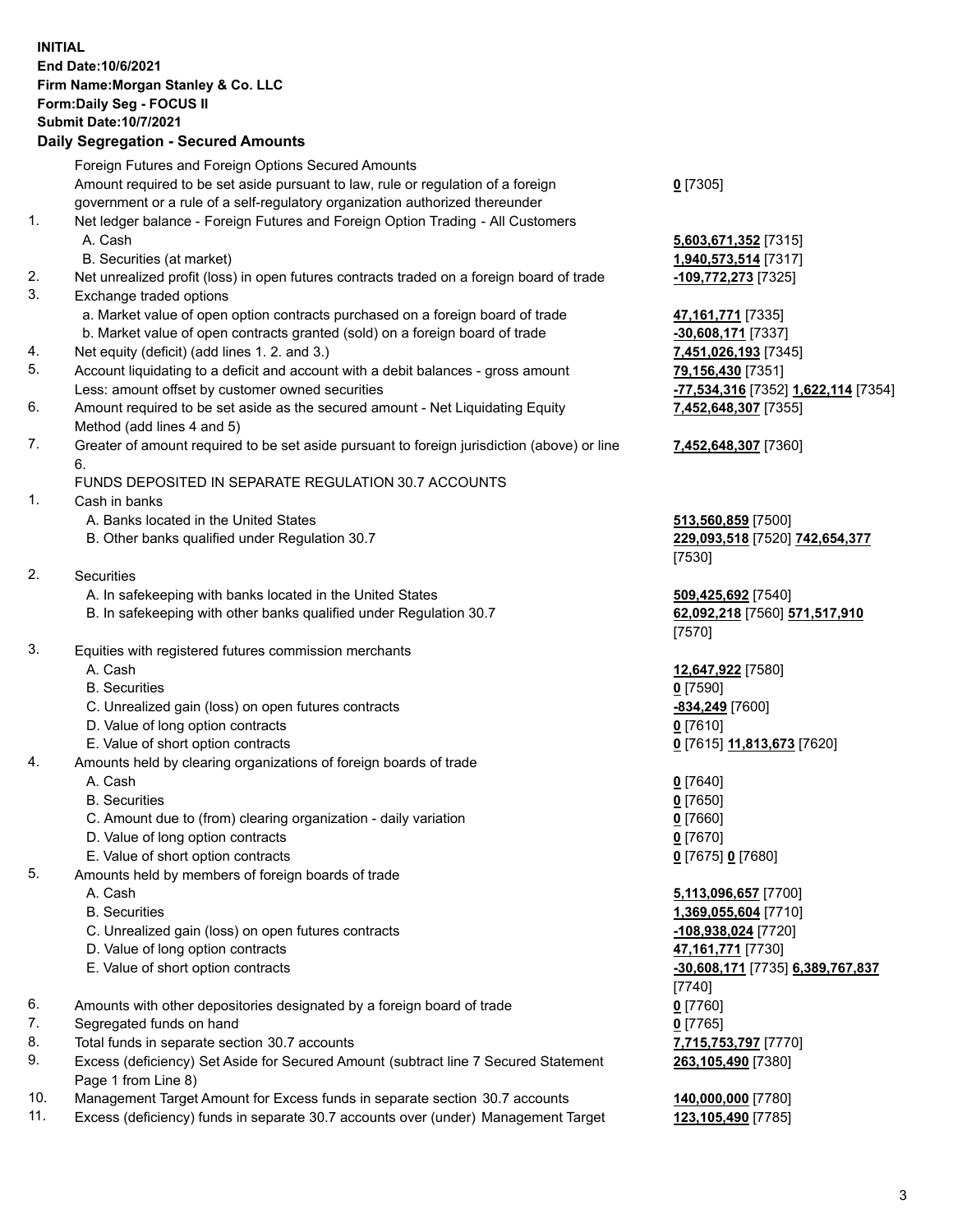**INITIAL End Date:10/6/2021 Firm Name:Morgan Stanley & Co. LLC Form:Daily Seg - FOCUS II Submit Date:10/7/2021 Daily Segregation - Segregation Statement** SEGREGATION REQUIREMENTS(Section 4d(2) of the CEAct) 1. Net ledger balance A. Cash **18,356,504,728** [7010] B. Securities (at market) **7,817,925,871** [7020] 2. Net unrealized profit (loss) in open futures contracts traded on a contract market **-1,465,563,187** [7030] 3. Exchange traded options A. Add market value of open option contracts purchased on a contract market **1,914,540,341** [7032] B. Deduct market value of open option contracts granted (sold) on a contract market **-1,553,845,512** [7033] 4. Net equity (deficit) (add lines 1, 2 and 3) **25,069,562,241** [7040] 5. Accounts liquidating to a deficit and accounts with debit balances - gross amount **525,300,431** [7045] Less: amount offset by customer securities **-525,017,288** [7047] **283,143** [7050] 6. Amount required to be segregated (add lines 4 and 5) **25,069,845,384** [7060] FUNDS IN SEGREGATED ACCOUNTS 7. Deposited in segregated funds bank accounts A. Cash **1,534,926,049** [7070] B. Securities representing investments of customers' funds (at market) **0** [7080] C. Securities held for particular customers or option customers in lieu of cash (at market) **3,319,146,919** [7090] 8. Margins on deposit with derivatives clearing organizations of contract markets A. Cash **15,428,863,212** [7100] B. Securities representing investments of customers' funds (at market) **0** [7110] C. Securities held for particular customers or option customers in lieu of cash (at market) **4,350,844,447** [7120] 9. Net settlement from (to) derivatives clearing organizations of contract markets **301,554,464** [7130] 10. Exchange traded options A. Value of open long option contracts **1,914,540,341** [7132] B. Value of open short option contracts **-1,553,845,512** [7133] 11. Net equities with other FCMs A. Net liquidating equity **13,536,974** [7140] B. Securities representing investments of customers' funds (at market) **0** [7160] C. Securities held for particular customers or option customers in lieu of cash (at market) **0** [7170] 12. Segregated funds on hand **147,934,505** [7150] 13. Total amount in segregation (add lines 7 through 12) **25,457,501,399** [7180] 14. Excess (deficiency) funds in segregation (subtract line 6 from line 13) **387,656,015** [7190] 15. Management Target Amount for Excess funds in segregation **235,000,000** [7194] 16. Excess (deficiency) funds in segregation over (under) Management Target Amount **152,656,015** [7198]

Excess